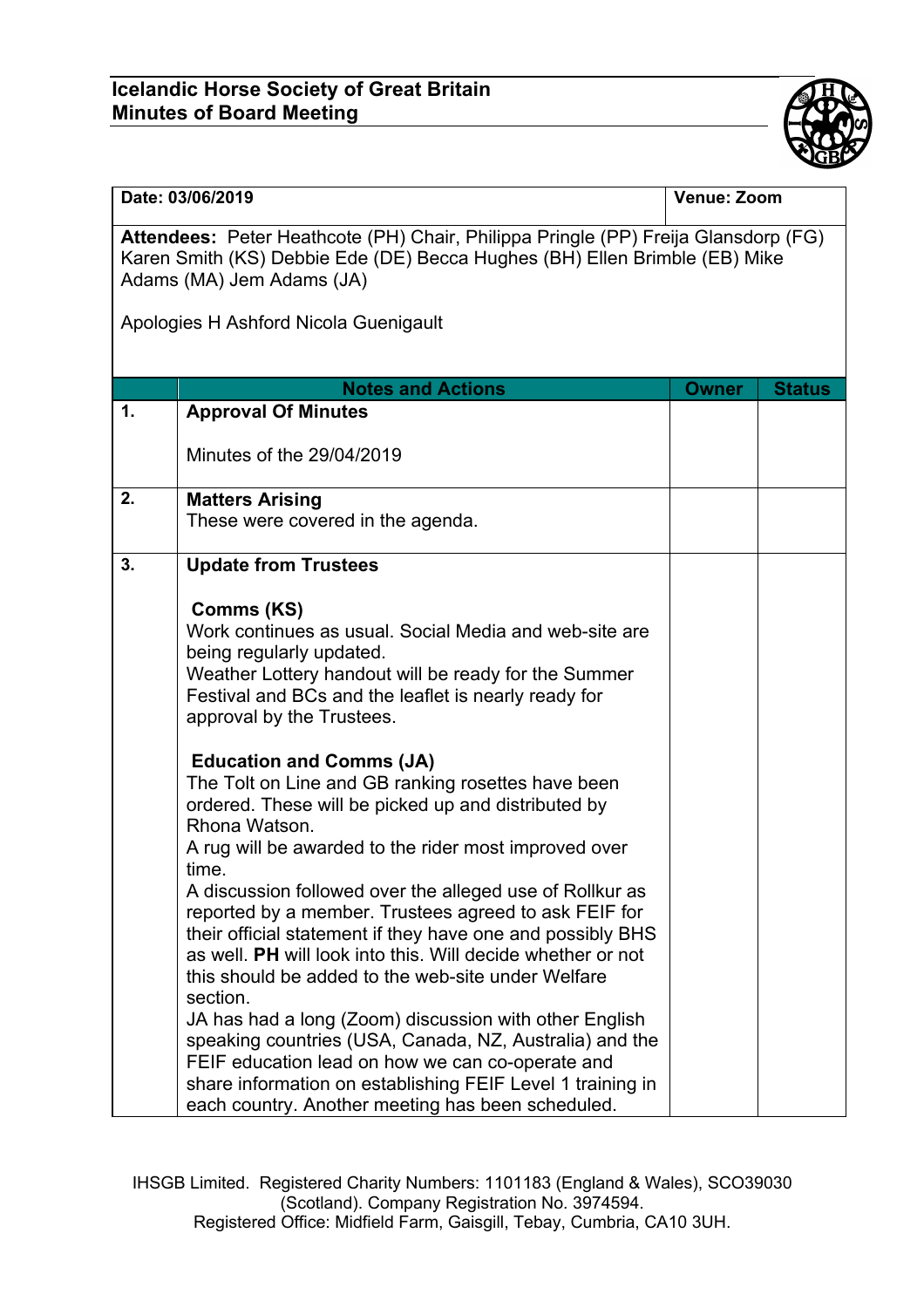

| There are four more education courses taking place over<br>the next few months. All are fully booked and participants<br>have paid.<br>The endurance certificate issued by Liphook Equine<br>(necessary to show some vets at the 'trot' up after an<br>event to explain the tolt) will be made available to<br>members via the Studbook.                                                                                                                                                        |  |
|-------------------------------------------------------------------------------------------------------------------------------------------------------------------------------------------------------------------------------------------------------------------------------------------------------------------------------------------------------------------------------------------------------------------------------------------------------------------------------------------------|--|
| <b>Breeding (EB)</b><br>Business as usual. Focus currently on entries for the<br>Futurity classes (at the BCs) close tomorrow. This is the<br>first time these classes have been held so will be<br>interesting to see how many entries there are.                                                                                                                                                                                                                                              |  |
| Sport (MA)<br>No report yet on the take up for the Summer Festival and<br>British Championships yet as the entries close today. All<br>is falling into place. Judges are organised, there will be<br>full catering arrangements and everyone has been<br>working hard. PH thanked MA and his team for all the<br>hard work that has been and will continue to be, put in.<br>It is not known yet how big the team will be (how many<br>will be eligible) for the World Championships in August. |  |
| Youth (BH)<br>BH has been working hard to establish regional<br>representatives for Youth. So far 4 people have<br>expressed interest.<br>There is still an issue with insurance for the Youth Camp<br>in Iceland. After some discussion it was agreed that PH<br>and BH will have a conference call with the interested<br>parties to try to resolve the problem. PH congratulated<br>BH for all her hard work to get the youth camp organised.<br><b>Finance and Secretarial (DE)</b>         |  |
|                                                                                                                                                                                                                                                                                                                                                                                                                                                                                                 |  |
| Business as usual. A new bank account has been<br>opened with Lloyds which pays a marginally better rate of<br>interest.<br>AGM. DE has managed to secure a venue and at 100 %<br>discount as the IHSGB is a Charity. There will be a<br>charge for lunch and refreshments but members can<br>choose whether or not to participate. All Trustees v<br>happy with this decision and congratulated DE on finding<br>the venue.                                                                    |  |

IHSGB Limited. Registered Charity Numbers: 1101183 (England & Wales), SCO39030 (Scotland). Company Registration No. 3974594. Registered Office: Midfield Farm, Gaisgill, Tebay, Cumbria, CA10 3UH.